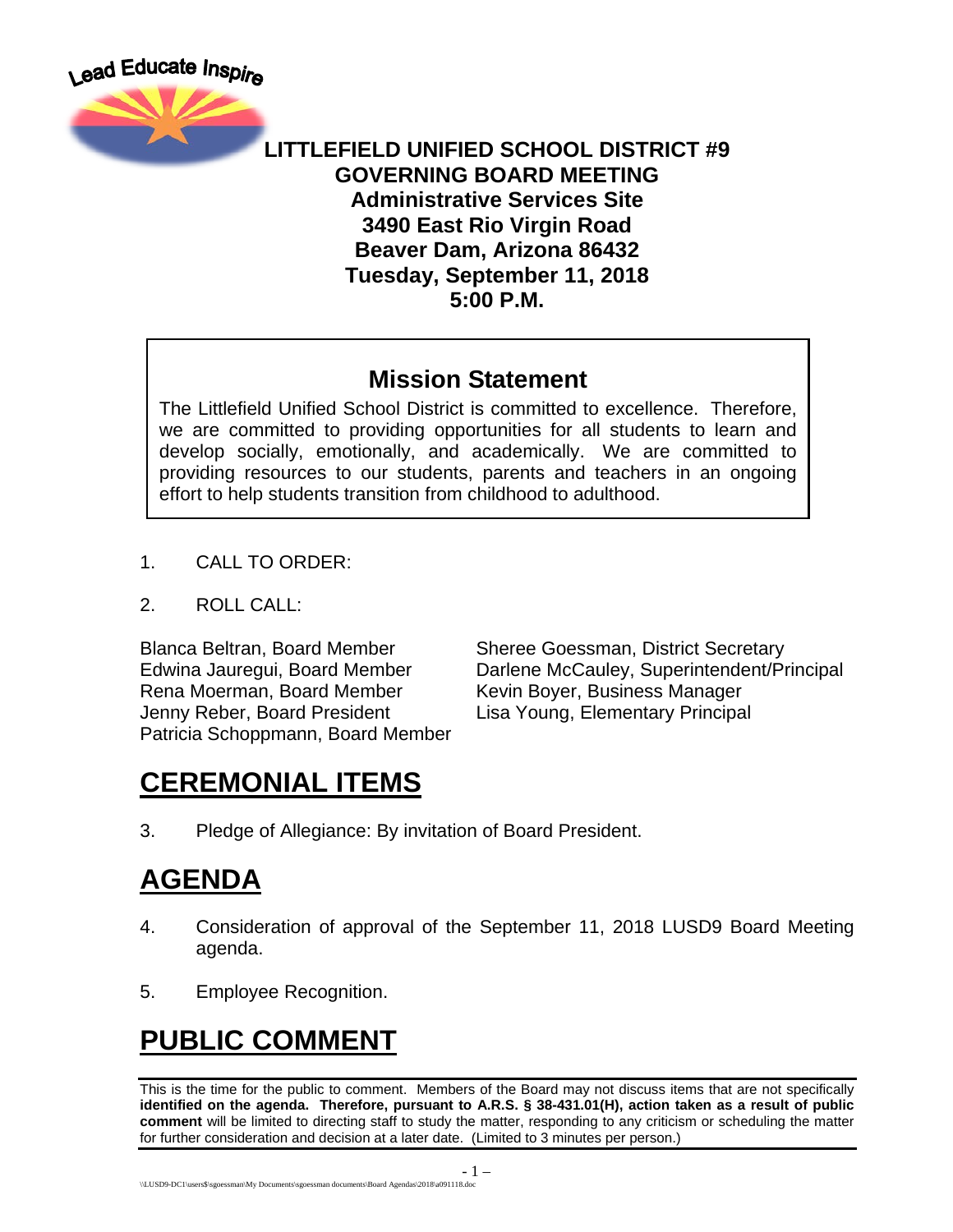

6. Public Comment.

# **INFORMATION AND DISCUSSION:**

- 7. Mr. Boyer, Business Manager.
	- a. Student Activity Account Balance.
	- b. Budget Update
	- c. Food Service Financial.
	- d. Other
- 8. Mrs. Young, Elementary Principal
	- a. School Update.
	- b. Other

#### 9. Mrs. McCauley, Superintendent/Principal

- a. Upcoming Dates:
	- i. Homecoming Week:
		- 1. Tuesday, Sept. 18th Mr. & Mrs. Beaver Dam @ 12:30 p.m.
		- 2. Tuesday, Sept.  $18^{th}$  Carnival @ 3:15 p.m.
		- 3. Wednesday, Sept. 19th Homecoming Parade @ 12:45 p.m.
		- 4. Saturday, Sept.  $22^{nd}$  Homecoming Dance  $@ 7:00$  p.m.
- b. Enrollment Numbers
- c. Free & Reduced Lunch Count
- d. Other
- 10. Board Reports.
	- a. Other
- 11. Update on Old Littlefield School.

## **CONSENT AGENDA**

Approval of Routine Orders of Business. Documentation concerning the matters on the Consent Agenda may be reviewed at the Littlefield Unified School District Office, located at 3490 East Rio Virgin Road, Beaver Dam, Arizona. Any Board Member may request an item be pulled off the agenda for further discussion.

- 12. Consideration of approval of the August 14, 2018 Regular Meeting Minutes.
- 13. Consideration of approval of Vouchers:
	- a. LUSD9 Payroll Vouchers: 04/1904 and 05/1905.
	- b. LUSD9 Vouchers: 1034, 1003, and 1004.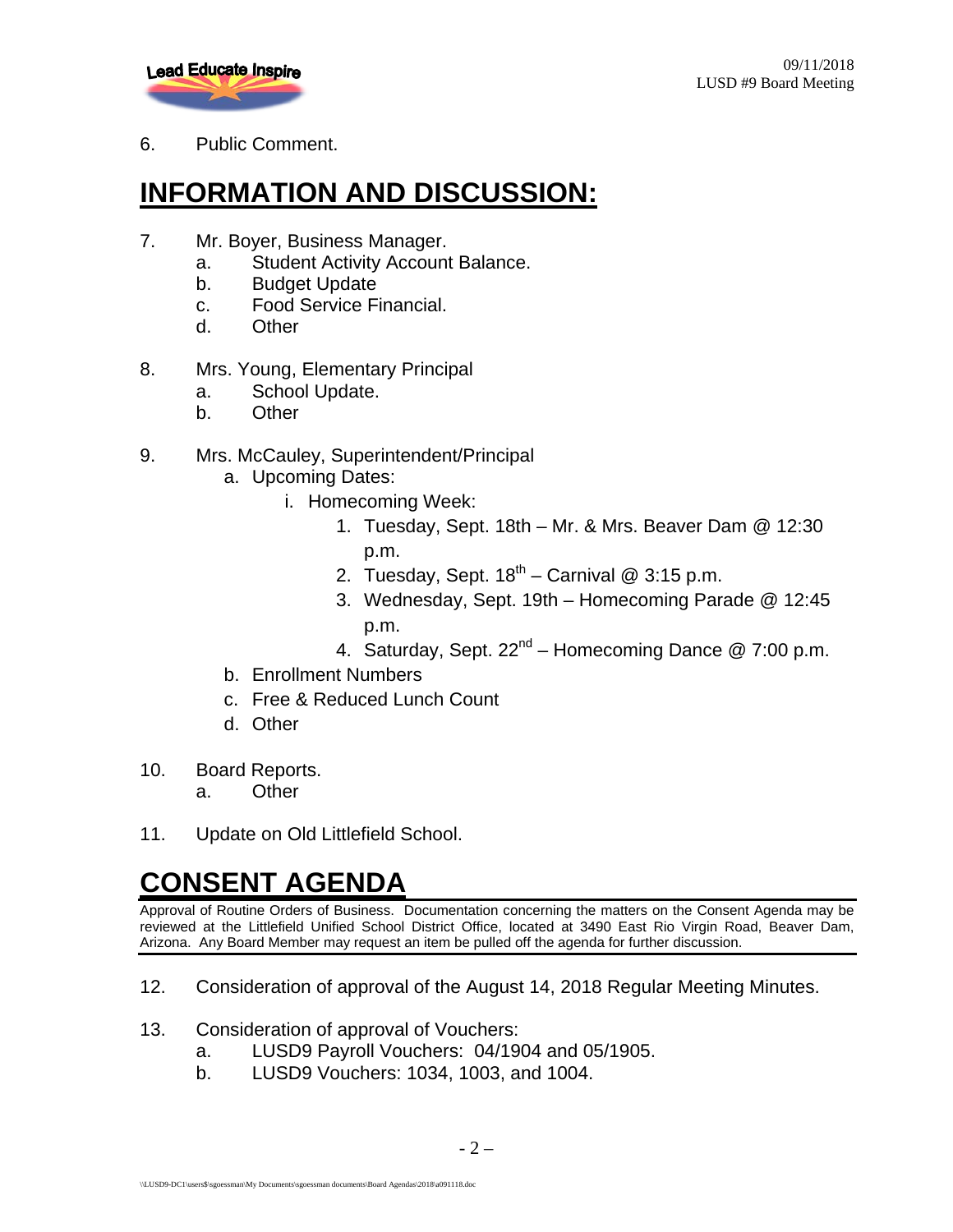

(Members of the public may view the content of the vouchers 24 hours prior to the board meeting in the district office.)

14. Consideration of approval of FY 2018/2019 Classified Personnel Ratification as per the attached list, including the following:

| <b>Name</b>     | <b>Position</b>     | <b>Effective</b><br><b>Date</b> |
|-----------------|---------------------|---------------------------------|
| Sandoval, Maria | H.S. Office Manager | 09/04/2018                      |

15. Consideration of approval of FY 2018/2019 Certified Substitutes and Classified Substitutes Ratification as per the attached list, including the following:

| <b>Name</b>             | <b>Position</b>                              | <b>Effective</b><br>Date |
|-------------------------|----------------------------------------------|--------------------------|
| Meynor, Diann           | <b>Certified &amp; Classified Substitute</b> | 09/04/2018               |
| Peterson, Kathy "Denny" | <b>Certified &amp; Classified Substitute</b> | 08/15/2018               |
| Race, Raymond           | <b>Certified &amp; Classified Substitute</b> | 08/22/2018               |

16. Consideration of the following staff resignations/terminations:

| <b>Name</b>          | <b>Position Location</b> | <b>Last Day</b> |
|----------------------|--------------------------|-----------------|
| Northington, Barbara | H.S. Office Manager      | 09/06/2018      |

17. Consideration of approval of extra duty stipends.

### **ACTION ITEMS AND/OR DISCUSSION**

- 18. Consideration of second reading and adoption of the following policies:
	- a. DICA Budget Format.
	- b. DIE Audits/Financial Monitoring.
	- c. DJ Purchasing.
	- d. DJE Bidding/Purchasing Procedures.
	- e. FEA Educational Specifications for Construction.
	- f. GBEAA Staff Conflict of Interest.
	- g. JFABB Admission of Exchange and Foreign Students.
	- h. JL Student Wellness
- 19. Consideration of first reading of the following policies:
	- a. BCB Board Member Conflict of Interest
	- b. BE School Board Meetings
	- c. BEDF Voting Method
	- d. DICA Budget Forms
	- e. DIE Audits/Financial Monitoring
	- f. DJ Purchasing
	- g. DN School Properties Disposition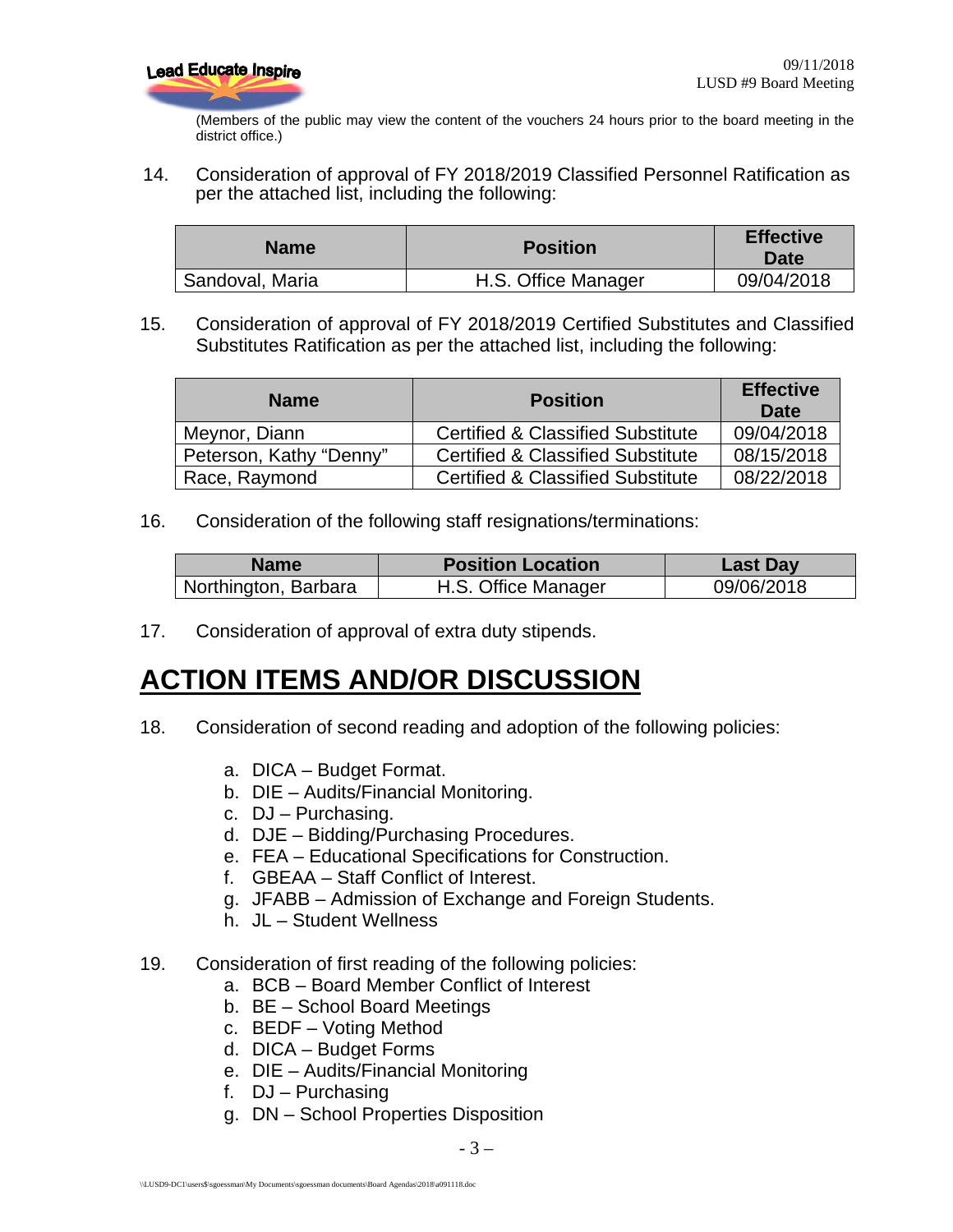

- h. FCB Retirement of Facilities
- i. GCO Evaluation of Professional Staff Members
- j. IL Evaluation of Instructional Programs
- k. IMD School Ceremonies and Observances
- l. JEB Entrance Age Requirements
- m. JICK Student Bullying/Harassment/Intimidation
- n. JJIB Interscholastic Sports
- o. JL Student Wellness
- p. JLCB Medicines/Administering Medicines to Students
- 20. Consideration of approval of the LUSD/Beaver Dam Title I Parent and Family Engagement Policy.
- 21. Consideration of approval of the LEA Family and Engagement Policy.
- 22. Agenda items for the October Meeting.

### **INFORMATION ITEMS**

- 23. News articles about the schools.
- 24. Updated 2018/2019 Stipend List.
- 25. Upcoming Governing Board Conferences:
	- a. October 23, 2018 (4:00 pm-7:30 pm) ASBA Mohave County Meeting – Kingman
	- b. December 12-14, 2018 ASBA-ASA  $61<sup>st</sup>$  Annual Conference -Arizona Biltmore, Phoenix.
- 26. Notification of Policy Regulations & Exhibits:
	- a. Exhibit BCB-E: Board Member Conflict of Interest
	- b. Regulation BEDG-R: Minutes
	- c. Regulation IKE-RB: Promotion and Retention of Students
	- d. Regulation JIK-R: Student Bullying/Harassment/Intimidation
	- e. Exhibit JIK-EB: Student Bullying/Harassment/Intimidation
	- f. Regulation JL-RB: Student Wellness
	- g. Exhibit JLCB-E: Immunization of Students
- 27. Sports Schedule:
	- a. Football
	- b. Volleyball
- 28. 2017/2018 Trust Annual Report